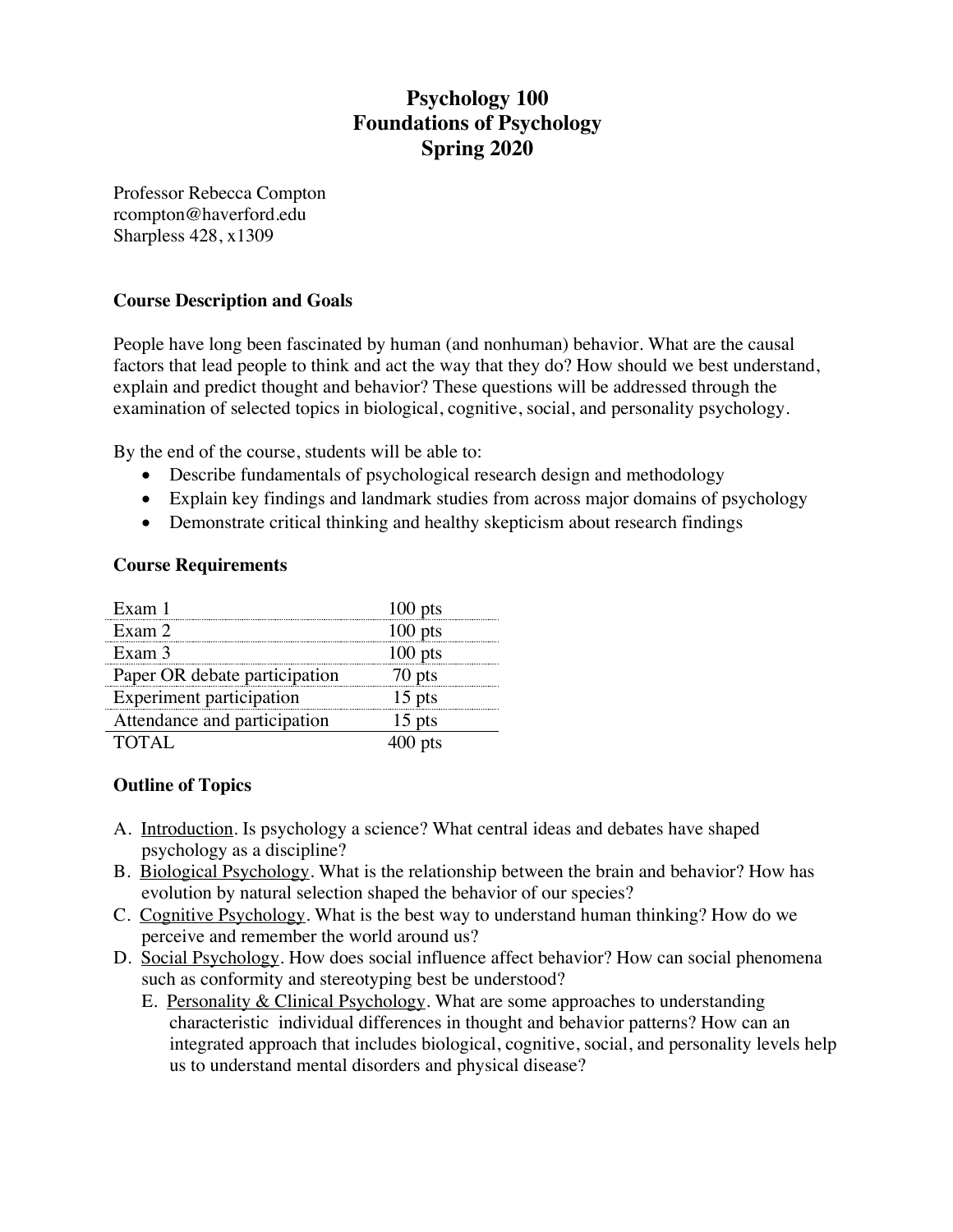# **Schedule of Topics and Reading Assignments**

| <b>Overarching Themes</b>   |                               |                                                    |  |  |  |
|-----------------------------|-------------------------------|----------------------------------------------------|--|--|--|
| Jan. 22 (W)                 | Introduction to course        |                                                    |  |  |  |
| Jan. $24$ (F)               | Psychology as a science       | Noba: "Why Science?"; "Thinking Like a             |  |  |  |
|                             |                               | Psychological Scientist"; "Research Designs"       |  |  |  |
| Jan. 27 (M)                 | Ethics in psychology          | von Hippel, "Ethically Questionable Research";     |  |  |  |
|                             |                               | Gluck, "Harry Harlow and Animal Research:          |  |  |  |
|                             |                               | Reflection on the Ethical Paradox"                 |  |  |  |
| Jan. 29 (W)                 | History and themes            | Noba: "History of Psychology"                      |  |  |  |
| Jan. 31 (F)                 | History and themes            | Noba: "Conditioning and Learning"                  |  |  |  |
|                             | <b>Biological Psychology</b>  |                                                    |  |  |  |
| Feb. $3(M)$                 | Evolutionary approaches       | Gray, "Genetic and Evolutionary Foundations of     |  |  |  |
| Feb. $5(W)$                 | Evolutionary approaches       | Behavior"                                          |  |  |  |
| Feb. $7(F)$                 | No class-professor away       |                                                    |  |  |  |
| Feb. 10 (M)                 | Mind and brain                | Ward, "Introducing Cognitive Neuroscience"         |  |  |  |
| Feb. 12 (W)                 | Mind and brain                | Wolman, "A Tale of Two Halves"                     |  |  |  |
| Feb. $14(F)$                | Mind and brain                | Noba: "The Brain and Nervous System", "The         |  |  |  |
|                             |                               | Nervous System"                                    |  |  |  |
| Feb. 17 (M)                 | Mind and brain                | Noba: "Neurons"                                    |  |  |  |
| Feb. 19 (W)                 | Review/catch-up               |                                                    |  |  |  |
| Feb. $21$ (F)               | <b>EXAM1</b>                  |                                                    |  |  |  |
|                             |                               |                                                    |  |  |  |
| <b>Cognitive Psychology</b> |                               |                                                    |  |  |  |
| Feb. 24 (M)                 | Librarian presentation:       |                                                    |  |  |  |
|                             | finding sources for your      |                                                    |  |  |  |
|                             | paper assignment              |                                                    |  |  |  |
| Feb. 26 (W)                 | Perception                    | Noba: "Sensation and Perception"                   |  |  |  |
| Feb. 28 (F)                 | Attention                     | Noba: "Attention"; "Failures of Attention"         |  |  |  |
| Mar. $2(M)$                 | <b>DEBATE: Distracted</b>     | Manhart, "The Limits of Multitasking"              |  |  |  |
|                             | <b>Driving</b>                |                                                    |  |  |  |
| Mar. $4(W)$                 | Memory                        | Noba: "Memory"                                     |  |  |  |
| Mar. $6(F)$                 | Memory                        | Noba: "Eyewitness Testimony and Memory Biases"     |  |  |  |
| Mar. 16 (M)                 | No class - professor away     | Paper due                                          |  |  |  |
| Mar. $18$ (W)               | Judgment & decision-making    | Noba: "Judgment & Decision-Making"                 |  |  |  |
| <b>Social Psychology</b>    |                               |                                                    |  |  |  |
| Mar. $20(F)$                | Conformity and obedience      | Noba: "Conformity and Obedience"                   |  |  |  |
| Mar. 23 (M)                 | Aggression                    | Noba: "Aggression and Violence"                    |  |  |  |
| Mar. 25 (W)                 | <b>DEBATE: Media Violence</b> |                                                    |  |  |  |
| Mar. $27(F)$                | Stereotyping & prejudice      | Noba: "Prejudice, Discrimination, & Stereotyping"; |  |  |  |
|                             |                               | "The Psychology of Groups"                         |  |  |  |
| Mar. 30 (M)                 | Social cognition              | Noba: "Social Cognition and Attitudes"             |  |  |  |
| Apr. $1$ (W)                | Social cognition              | Noba: "Theory of Mind"                             |  |  |  |
| Apr. $3(F)$                 | Replication crisis            | Noba: "The Replication Crisis in Psychology";      |  |  |  |
|                             |                               | Calarco, "Why Rich Kids are So Good at the         |  |  |  |
|                             |                               | Marshmallow Test"                                  |  |  |  |
|                             |                               |                                                    |  |  |  |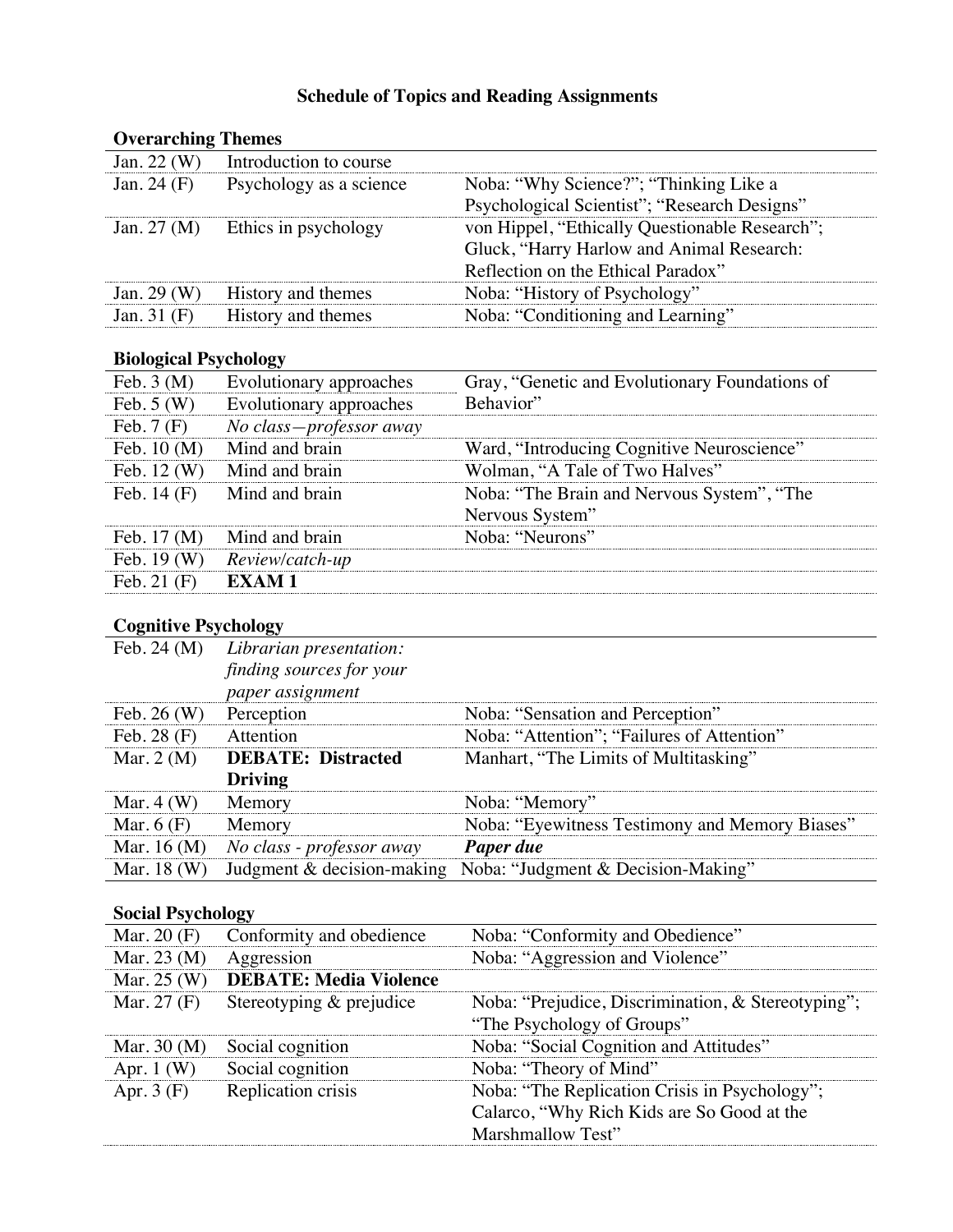| M<br>Apr<br>n. | Review/<br>/catch-up |
|----------------|----------------------|
| W<br>Apr       | <b>EVAM 2</b>        |

## **Personality & Clinical Psychology**

| Apr. $10(F)$     | Intro to personality psychology |                                              |
|------------------|---------------------------------|----------------------------------------------|
| Apr. 13 $(M)$    | Personality traits              | Noba: "Personality Traits"; "Personality     |
|                  |                                 | Assessment"                                  |
| Apr. $15(W)$     | Personality traits              | Noba: "Nature and Nurture"                   |
| Apr. $17(F)$     | Intro to psychopathology        | Noba: "History of Mental Illness"            |
| Apr. $20(M)$     | Psychopathology                 | Noba: "Mood Disorders"; "Psychopharmacology" |
| Apr. $22 \, (W)$ | Psychopathology                 | Noba: "Therapeutic Orientations"             |
| Apr. 24 $(F)$    | Health psychology               | Noba: "The Healthy Life"                     |
| Apr. $27 \, (M)$ | Health psychology               |                                              |
| Apr. 29 (W)      | Review/catch-up                 |                                              |
| May $1(F)$       | <b>EXAM3</b>                    |                                              |
|                  |                                 |                                              |

### **Information about Exams**

Exams will be taken outside of class time, at a time and place of your choosing, within the 48 hour windows specified below. Class is canceled on the date corresponding to the exam on the syllabus, to allow time for studying and taking the exam. Exams will be 60 minutes in length and will be administered through Moodle. More details will be shared at appropriate times during the semester.

### EXAM 1:

- May be taken anytime between 5pm Wed. Feb. 19 through 5pm Fri. Feb. 21.
- No class on Fri. Feb. 21.

## EXAM 2:

- May be taken anytime between 5pm Mon. Apr. 6 through 5pm Wed. Apr. 8. (Note: Passover begins the evening of Apr. 8.)
- No class on Wed. Apr. 8.

### EXAM 3:

- May be taken anytime between 5pm Wed. Apr. 29 through 5pm Fri. May 1.
- No class on Fri. May 1.